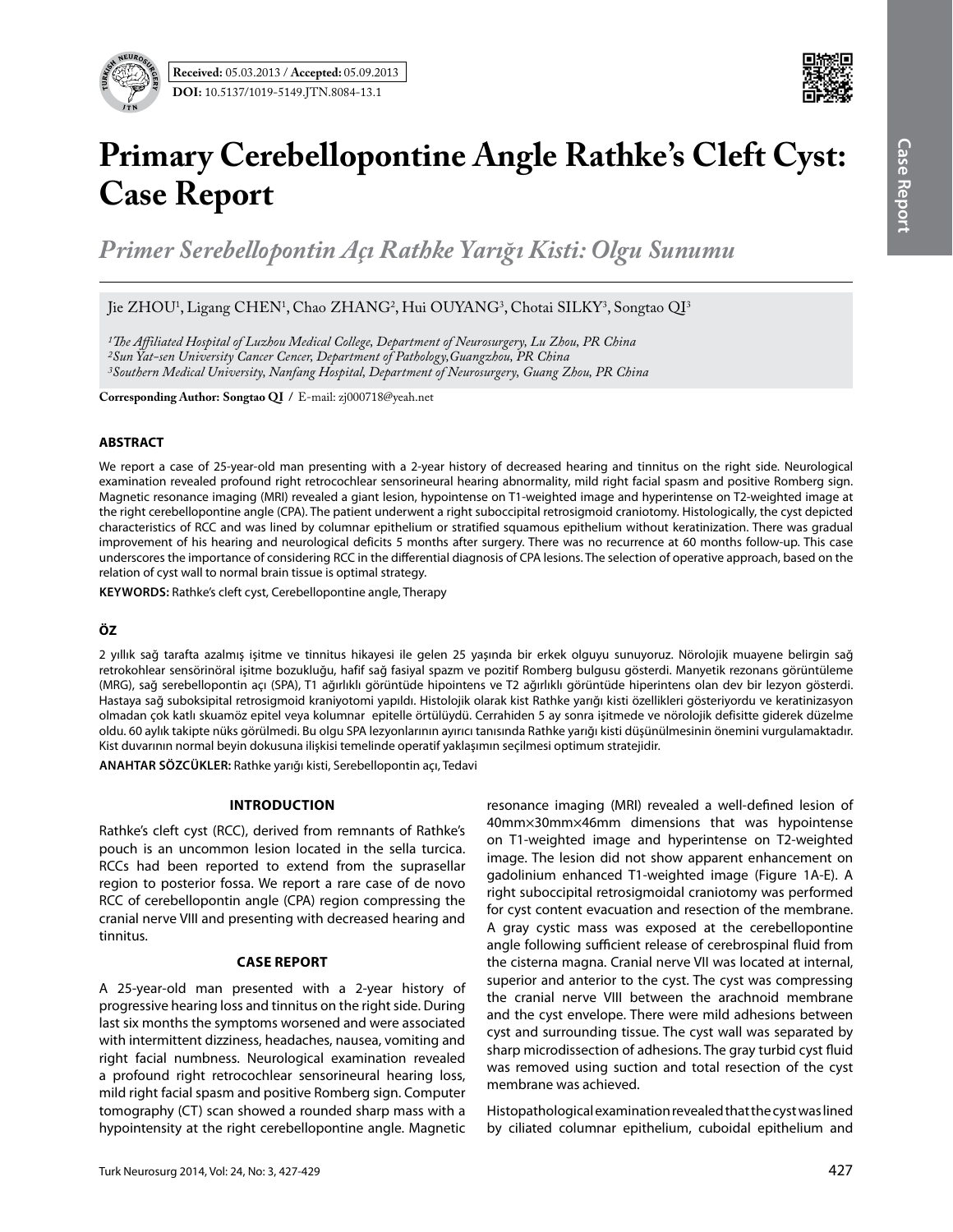stratified squamous epithelium without keratinization; which was consistent with RCC (Figure 2A,B). The postoperative course was uneventful. There was a gradual improvement in hearing and neurological deficits 5 month postoperatively. The patient was asymptomatic at 60 months follow-up.

# **Discussion**

## *Incidence And Origin*

RCC is an uncommon, benign, non-neoplastic cystic lesion, which originates from remnants of Rathke's pouch. Despite a high incidence of RCCs being described in the autopsy series as 13–22%, symptomatic RCCs are deemed to be a rare lesions.



Figure 2: Rathke's cleft cyst showing cyst lined by ciliated columnar epithelium, cuboidal epithelium and stratified squamous epithelium without keratinization; **A)** Hematoxylin and eosin (H&E) ×200, **B)** H&E ×400.